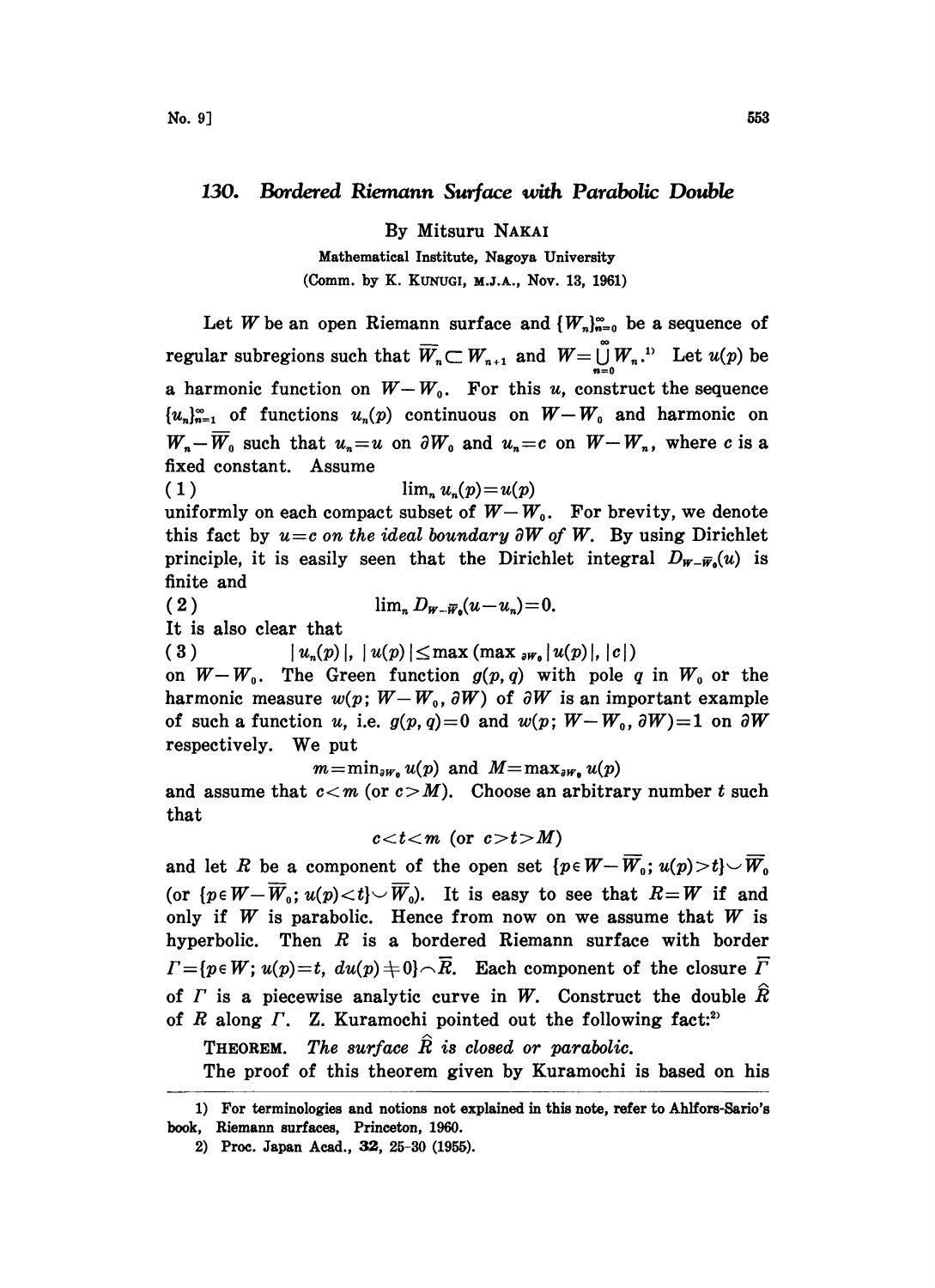554 [Vol. 37,

theory of capacities on the ideal boundary of a Riemann surface. Recently, Y. Kusunoki and S. Mori have given in their joint work<sup>3</sup> an elegant alternating proof of this theorem using the theory of Royden's compactification of a Riemann surface. But in view of the fundamental feature of this theorem, it is of some interest to give an elementary simple direct proof, and it is the aim of this note.

Proof of Theorem. We shall prove the theorem under the assumption  $c < t < m$  and R is not closed. In the case  $c > t > M$ , we have only to replace u by  $-u$ . By considering  $u-c$  instead of u, we may also assume  $c=0$  so that

$$
0 < t < m.
$$

Let  $w(p)=w(p: \hat{R}-\hat{K}, \partial \hat{R})$  be the harmonic measure of the ideal boundary  $\partial \hat{R}$  of  $\hat{R}$ , i.e.  $w=0$  on  $\partial \hat{K}$  and  $w=1$  on  $\partial \hat{R}$ , where  $\hat{K}$  consists of  $K=\overline{W}_0\cap R$  and its symmetric image in  $\hat{R}$ . Clearly the Dirichlet integral of w over  $\hat{R}-\hat{K}$  and hence over  $R-K$  is finite. Now we consider  $w(p)$  on  $R-K$ . Then clearly we have

$$
\frac{\partial w}{\partial \nu} ds = 0
$$

on  $\Gamma$ , where  $\partial/\partial \nu$  and ds denote the inner normal derivative with respect to R and the line element of  $\Gamma$  respectively. We define the sequence  $\{w_n\}_{n=1}$  of functions on  $R-K$  by

$$
w_n(p) = \frac{w(p)}{u(p)} u_n(p).
$$

Then clearly

(5)  $w_n(p)=0$  for  $p \in (\partial W_n \cap R) \cup \partial K$ . Moreover we have (6)  $\lim_{n} D_{R-K}(w_n-w)=0.$ In fact, putting  $f(p) = w(p)/u(p)$  on  $R-K$ , we see that (7)  $|| f ||_{R-K} \leq 1/t < \infty$ , where  $|| f ||_{R-K}$  denotes the supremum of  $| f(p) |$  on  $R-K$ . By Schwarz's inequality,

(8) 
$$
D_{R-K}(f) \leq (\sqrt{D_{R-K}(w)})/t + \sqrt{D_{R-K}(u)}/t^2)^2 < \infty
$$
.

Now take an arbitrary compact subset F in  $R-K$ . Again by using Schwarz's inequality, the relation  $w_n-w=(u_n-u)f$  and (3), we see that

$$
D_{F}(w_{n}-w) \leq (||u-u_{n}||_{F}\sqrt{D_{F}(f)}+||f||_{F}\sqrt{D_{F}(u-u_{n}}))^{2}
$$

and

 $D_{R-K-F}(w_n-w) \leq (2 ||u||_{R-K} \sqrt{D_{R-K-F}(f)} + ||f||_{R-K} \sqrt{D_{R-K}(u-u_n)})^2.$ Hence by applying (1) and (2) to the above,

$$
\overline{\lim}_{n} D_{R-K}(w_{n}-w) \leq 4 ||u||_{R-K}^{2} D_{R-K-F}(f).
$$

<sup>3)</sup> Japanese J. Math., 24, 52-56 (1960).